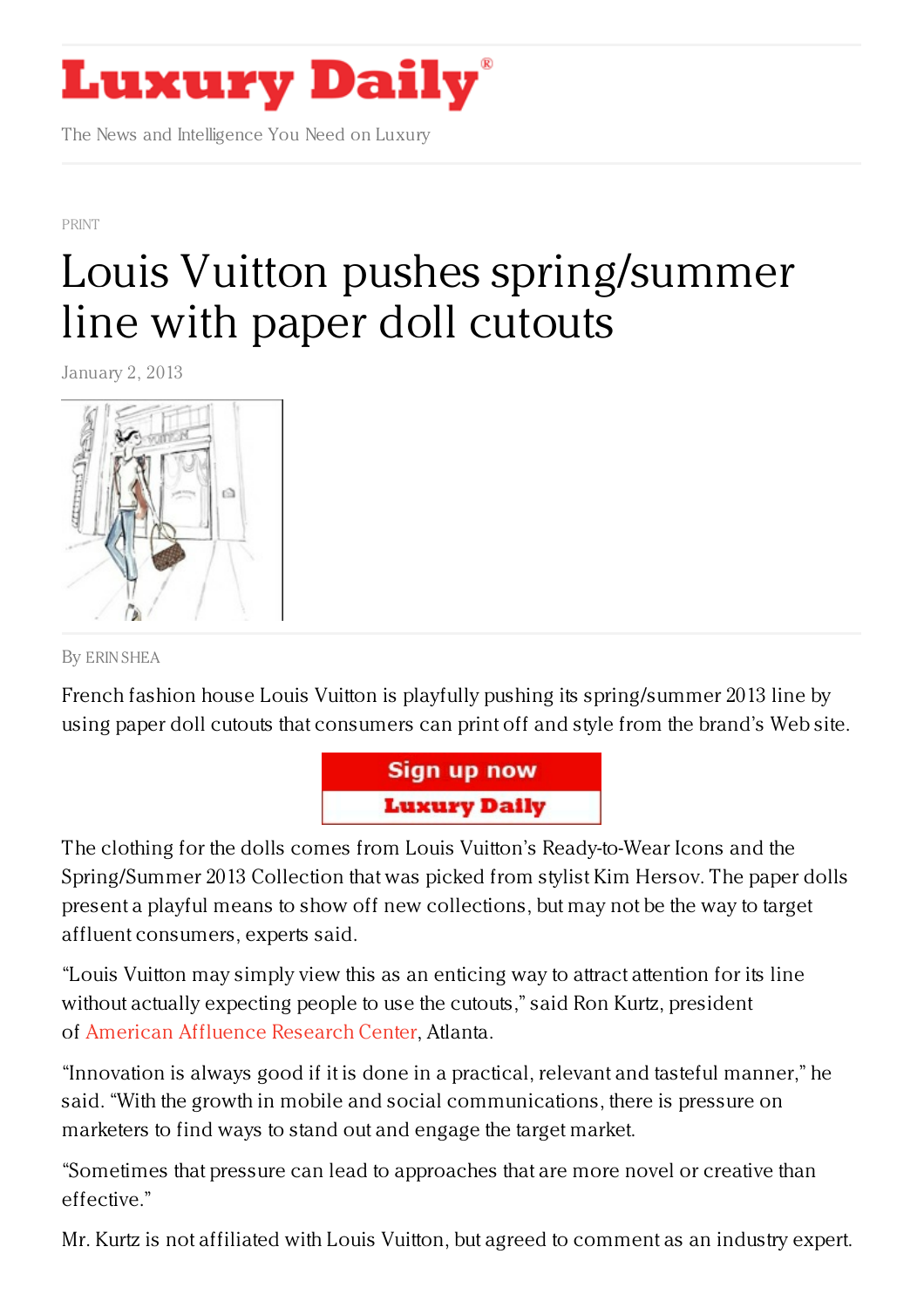Louis [Vuitton](http://www.louisvuitton.com) did not respond by press deadline.

Child's play

The four paper dolls created by Australian fashion illustrator Kerrie Hess come with samples of Louis Vuitton Ready-to-Wear items and Spring/Summer 2013 collection items.

The paper dolls are available for download as a PDF on the Louis Vuitton Web site.

The dolls come with classic Louis Vuitton looks and handbags. Another page offers the Cruise Collection and Ready-to-Wear items.



Paper doll clothes

The brand also promoted this in a video with Kim Hersov presenting the styled looks in real life and on the brand's Facebook.

The video is available on the brand's Web site.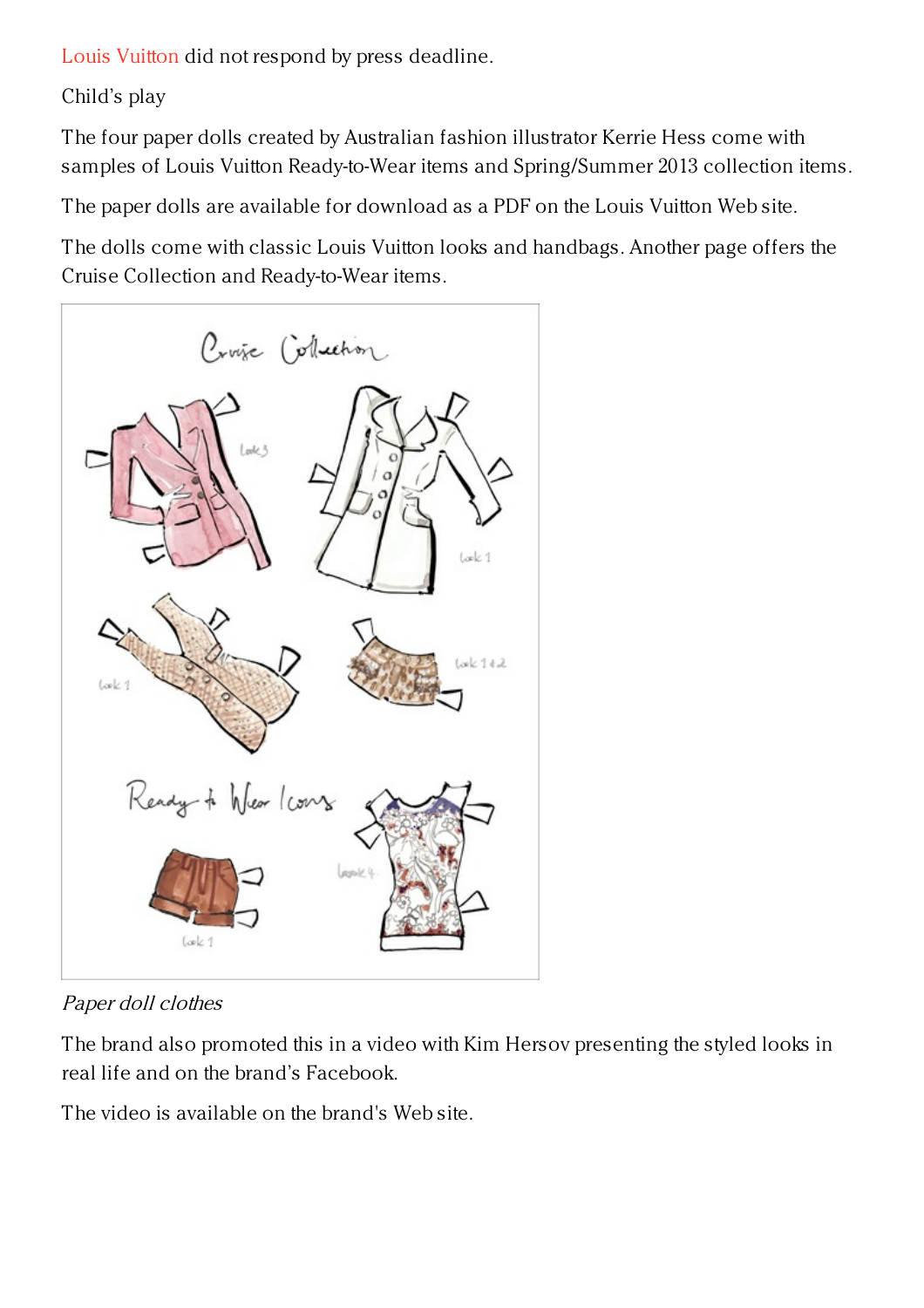

Facebook promotion for paper dolls

Although the dolls look like a toy for children, a child's toy is probably not what the brand meant to create.

"Louis Vuitton's cut-outs are child's play created to remind us of our innocent youth, long before excessive taxes, recessions and financial cliffs," said Chris Ramey, president of [Affluent](http://www.affluentinsights.com/) Insights, Miami.

"Louis Vuitton is in a league of its own," he said. "Few brands can successfully execute this program."

Creative measures

Coming out of the crowded holiday season, luxury marketers need to find a way to stand out in the crowd.

However, the time and engagement spent creating outfits for these paper dolls may not work in Louis Vuitton's favor since printing and styling the dolls takes time.

"The required full engagement in this promotion borders arrogance," Mr. Ramey said.

Recently Louis Vuitton has taken to other creative means to promote its products.

During the holiday season the brand engaged consumers in a digital holiday experience on its Web site that centered on symbols of luck and encourages users to create their own gift wish list.

The "Share Your Luck" campaign allowed users spin a wheel of fortune and view gift items that correspond to each wheel spoke (see [story](https://www.luxurydaily.com/louis-vuitton-channels-luck-to-push-holiday-gifts/)).

With the paper doll campaign, Louis Vuitton may not expect its consumers to actually make use of the dolls.

"This is a novel and creative approach to introduce a new line, but it does not seem very practical given the relative lack of detail for the colors and patterns," Mr. Kurtz said.

"While this may appear to be a way to engage its prospective buyers, it seems like most of their true prospective buyers will consider this to be more of an inconvenience with little worthwhile result," he said.